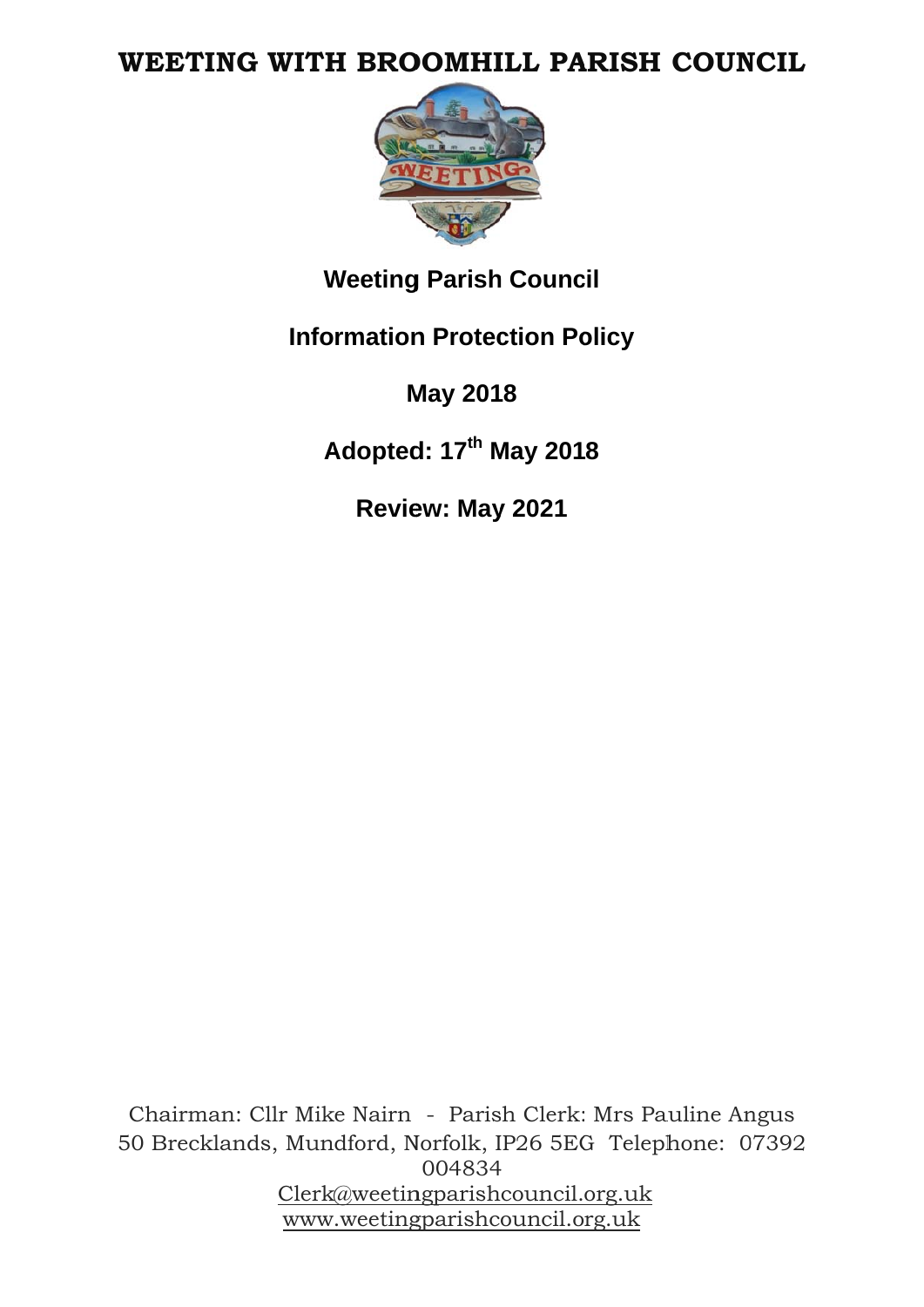#### **Contents**

- **1. Purpose**
- **2. Scope**
- **3. Information Storage**
- **4. Disclosure of information Computer and Paper Based**
- **5. Disclosure of Information Telephone, Fax and E-mail**
- **6. Telephone Calls**
- **7. Fax Transmissions**
- **8. Disclosure of information by email**
- **9. Sharing of Person Records**

Chairman: Cllr Mike Nairn - Parish Clerk: Mrs Pauline Angus 50 Brecklands, Mundford, Norfolk, IP26 5EG Telephone: 07392 004834 Clerk@weetingparishcouncil.org.uk www.weetingparishcouncil.org.uk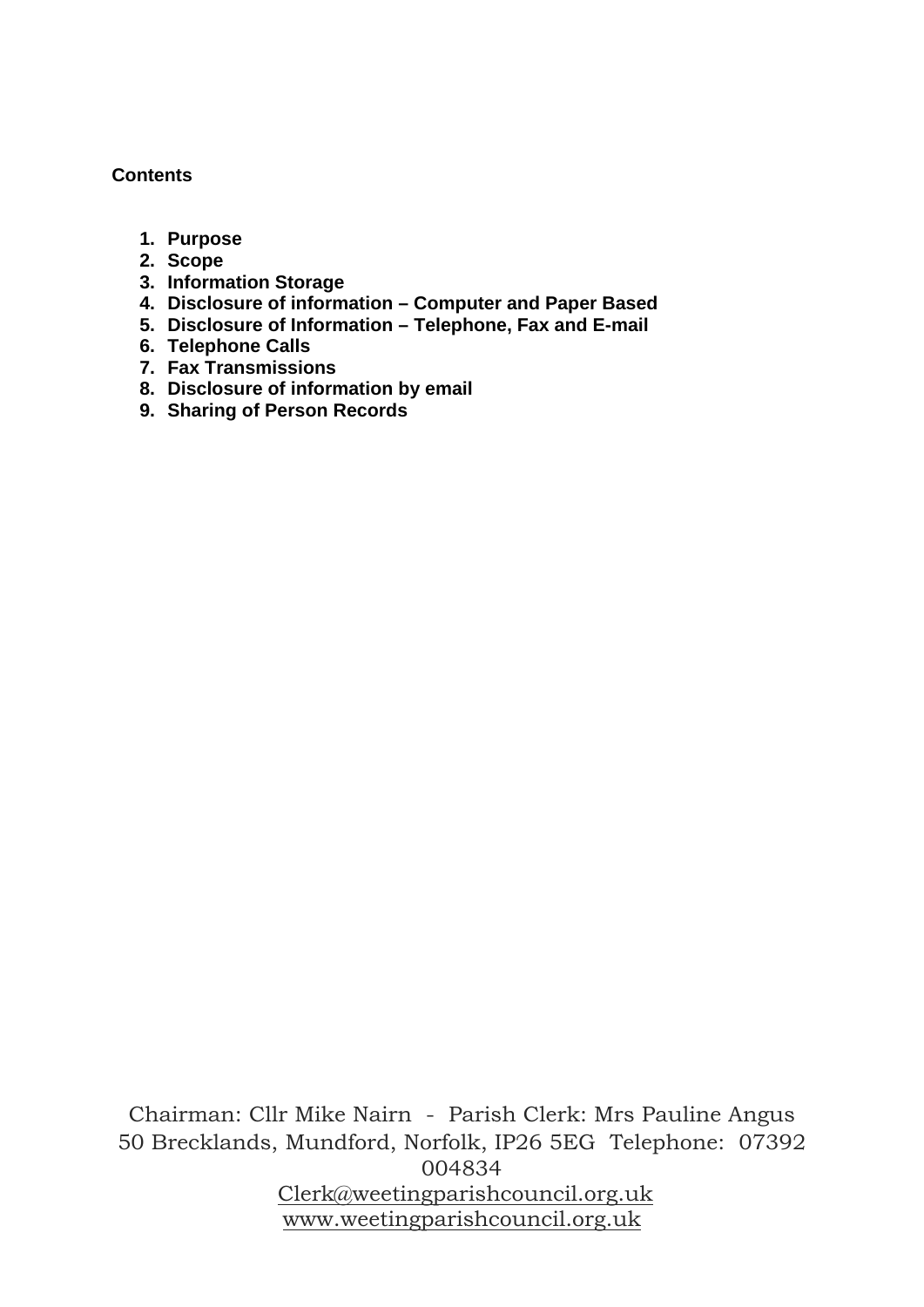#### **1 Purpose**

- 1.1 Information is a major asset that Weeting Parish Council has a duty and responsibility to protect.
- 1.2 The purpose and objective of this Information Protection Policy is to specify the means of information handling and transfer within the Council.

# **2 Scope**

- 2.1 The Information Protection Policy applies to all Councillors, Committees, Employees of the Council, contractual third parties and agents of the Council who have access to Information Systems or information used for Weeting Parish Council purposes.
- 2.2 Information takes many forms and includes:
	- hard copy data printed or written on paper
	- data stored electronically
	- communications sent by post / courier or using electronic means
	- stored tape or video
	- speech

# **3 Information Storage**

- 3.1 All electronic information will be stored on centralised facilities to allow regular backups to take place.
- 3.2 Information will not be held that breaches the Data Protection Act (1998) or formal notification and guidance issued by Weeting Parish Council. All personal identifiable information will be used in accordance with the Caldicott Principles.
- 3.3 Records management and retention policy will be followed.
- 3.4 Staff should not be allowed to access information until line managers are satisfied that they understand and agree the legislated responsibilities for the information that they will be handling.
- 3.5 Databases holding personal information will have a defined security and system management policy for the records and documentation.
- 3.6 This documentation will include a clear statement as to the use, or planned use of the personal information, which is cross-referenced to the Data Protection Notification.
- 3.7 Files which are listed by Weeting Parish Council as a potential security risk should not be stored on the network, except for in designated application storage areas. To facilitate this Weeting Parish Council will implement an electronic File security solution.

Chairman: Cllr Mike Nairn - Parish Clerk: Mrs Pauline Angus 50 Brecklands, Mundford, Norfolk, IP26 5EG Telephone: 07392 004834 Clerk@weetingparishcouncil.org.uk

www.weetingparishcouncil.org.uk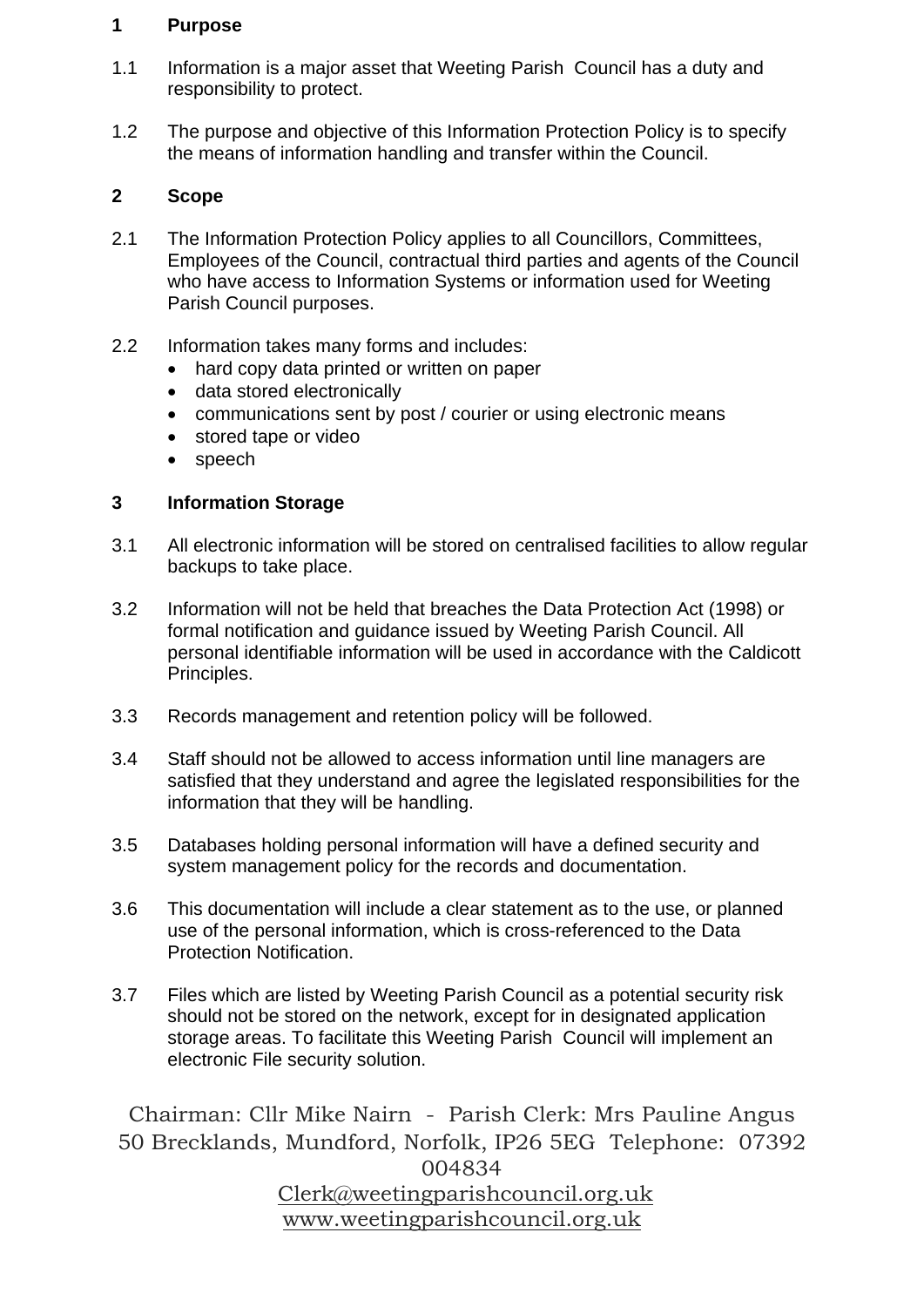## **Disclosure of Information - Computer and Paper Based**

- 4.1 The disclosure of personal information to other than authorised personnel is forbidden. If there is suspicion of a Member or employee treating confidential Council information in a way that could be harmful to the Council or to the data subject, then it is be reported to the Data Control Officer (Clerk) who will take appropriate action.
- 4.2 Do not remove printed information from premises without the express consent of the information owner. Consent will only be given in exceptional circumstances
- 4.3 Protectively marked, personal or sensitive documents are not to be left unattended and, when not in use, are to be locked away and accessed only by authorised persons.
- 4.4 Disposal methods for waste computer printed output and other media must be in accordance with Weeting Parish Councils disposal policy.
- 4.5 Distribution of information should be via the most secure method available.

### **5 Disclosure of Information – Telephone, Fax and E-mail**

5.1 Where this involves the exchange of sensitive information then the following procedures will be applied.

### **6 Telephone calls:**

- 6.1 Verify the identification of members before disclosing information. If in doubt, return their call using a known telephone number.
- 6.2 For external callers, verify their identity and their need to know the requested information. Telephone them back before releasing information and ask the caller to provide evidence of their identity (this could be passport, driving license, household bill).
- 6.3 Ensure that you are authorised to disclose the information requested.
- 6.4 Ensure that the person is entitled to be given this information.
- 6.5 Ensure that the information you give is accurate and factual.

### **7 Fax transmissions:**

7.1 Fax should not be used to transmit personal or sensitive information.

Chairman: Cllr Mike Nairn - Parish Clerk: Mrs Pauline Angus 50 Brecklands, Mundford, Norfolk, IP26 5EG Telephone: 07392

004834

 Clerk@weetingparishcouncil.org.uk www.weetingparishcouncil.org.uk